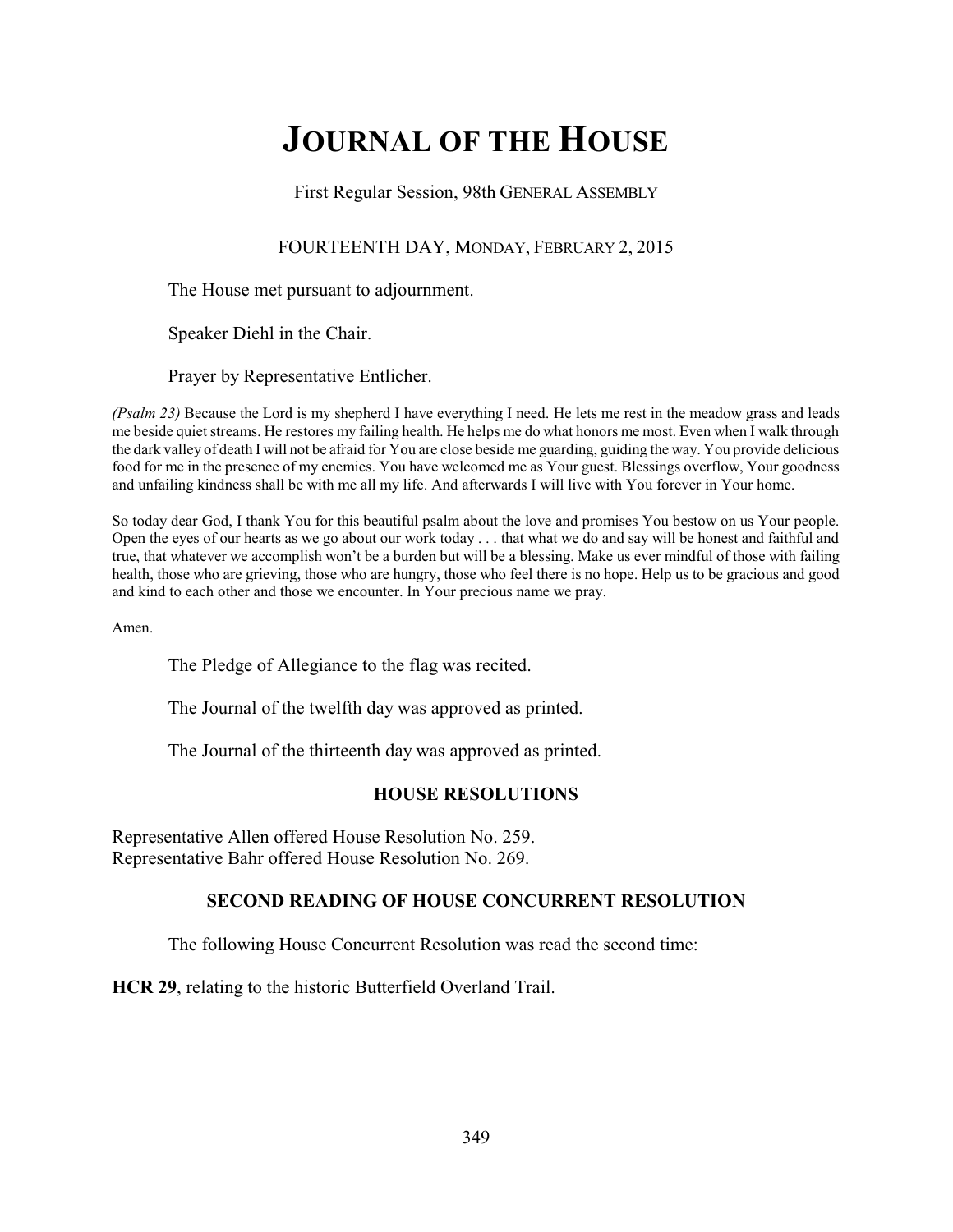## **SECOND READING OF HOUSE JOINT RESOLUTIONS**

The following House Joint Resolutions were read the second time:

**HJR 34**, relating to the state budget.

**HJR 35**, relating to the right to work.

**HJR 36**, relating to the general assembly.

## **SECOND READING OF HOUSE BILLS - APPROPRIATIONS**

The following House Bills were read the second time:

**HB 1**, to appropriate money to the Board of Fund Commissioners for the cost of issuing and processing State Water Pollution Control Bonds, Stormwater Control Bonds, and Fourth State Building Bonds, as provided by law, to include payments from the Water Pollution Control Bond and Interest Fund, Stormwater Control Bond and Interest Fund, and Fourth State Building Bond and Interest Fund, and to transfer money among certain funds for the period beginning July 1, 2015 and ending June 30, 2016; provided that no funds of these sections shall be expended for the purpose of costs associated with the travel or staffing of the offices of the Governor, Lieutenant Governor, Secretary of State, State Auditor, State Treasurer, or Attorney General.

**HB 2**, to appropriate money for the expenses, grants, refunds, and distributions of the State Board of Education and the Department of Elementary and SecondaryEducation, and the several divisions and programs thereof to be expended only as provided in Article IV, Section 28 of the Constitution of Missouri, and to transfer money among certain funds for the period beginning July 1, 2015 and ending June 30, 2016; provided that no funds from these sections shall be expended for the purpose of costs associated with the offices of the Governor, Lieutenant Governor, Secretary of State, State Auditor, State Treasurer, or Attorney General, and further provided that the Department of Elementary and Secondary Education shall employ no more than 811.30 full-time equivalent employees (F.T.E.) from the General Revenue Fund.

**HB 3**, to appropriate money for the expenses, grants, refunds, and distributions of the Department of Higher Education, the several divisions, programs, and institutions of higher education included therein to be expended only as provided in Article IV, Section 28 of the Constitution of Missouri, and to transfer money among certain funds for the period beginning July 1, 2015 and ending June 30, 2016; provided that no funds from these sections shall be expended for the purpose of costs associated with the offices of the Governor, Lieutenant Governor, Secretary of State, State Auditor, State Treasurer, or Attorney General, and further provided that no funds shall be expended at public institutions of higher education that knowingly offer a tuition rate to an unlawfully present covered student pursuant to 173.1110, RSMo, that is less than the tuition rate charged to citizens or nationals of the United States whose residence is not in Missouri, and further provided that the Department of Higher Education shall employ no more than 14.88 full-time equivalent employees (F.T.E.) from the General Revenue Fund.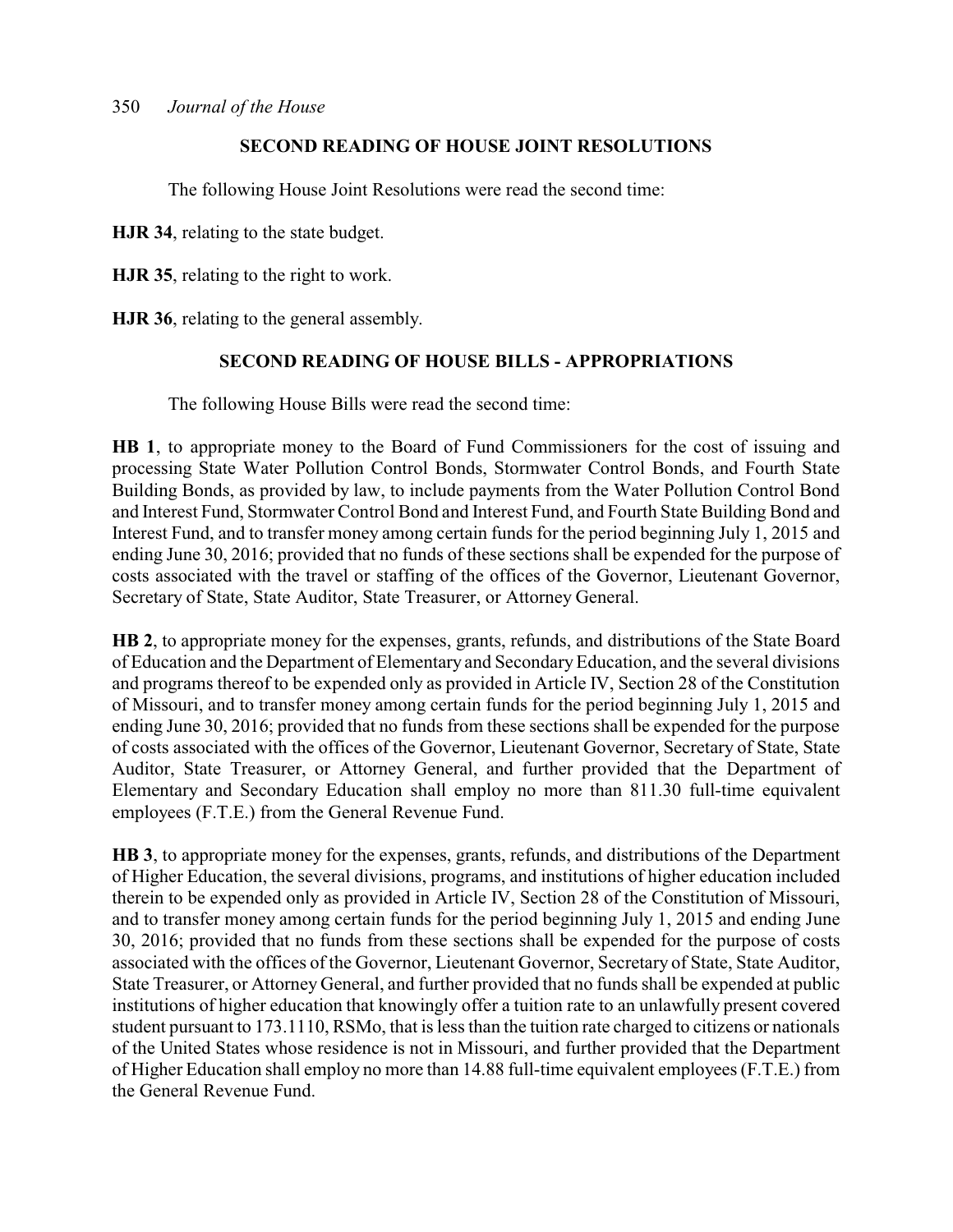**HB 4**, to appropriate money for the expenses, grants, refunds, and distributions of the Department of Revenue, the Department of Transportation, and the several divisions and programs thereof to be expended only as provided in Article IV, Section 28 of the Constitution of Missouri, and to transfer money among certain funds for the period beginning July 1, 2015 and ending June 30, 2016; provided that no funds from these sections shall be expended for the purpose of costs associated with the offices of the Governor, Lieutenant Governor, Secretary of State, State Auditor, State Treasurer, or Attorney General, and further provided that the Department of Revenue shall employ no more than 939.04 full-time equivalent employees (F.T.E.) from the General Revenue Fund, and further provided that no funds shall be used to pay the costs of conferences or meetings held by AAMVA, travel to attend such conferences or meetings, participation with boards, committees, or administration of AAMVA, or for the collection or retention of individual data by AAMVA that violates any state law.

**HB 5**, to appropriate money for the expenses, grants, refunds, and distributions of the Office of Administration, the Department of Transportation, the Department of Conservation, the Department of Public Safety, the Chief Executive's Office, and the several divisions and programs thereof to be expended only as provided in Article IV, Section 28 of the Constitution of Missouri, and to transfer money among certain funds for the period beginning July 1, 2015 and ending June 30, 2016; provided that no funds from these sections shall be expended for the purpose of costs associated with the travel or staffing of the offices of the Governor, Lieutenant Governor, Secretary of State, State Auditor, State Treasurer, or AttorneyGeneral; and further provided that the Office of Administration shall employ no more than 649.79 full-time equivalent employees (F.T.E.) from the General Revenue Fund.

**HB 6**, to appropriate money for the expenses, grants, refunds, and distributions of the Department of Agriculture, Department of Natural Resources, Department of Conservation, and the several divisions and programs thereof and for the expenses, grants, refunds, distributions, and capital improvements projects involving the repair, replacement, and maintenance of state buildings and facilities of the Department of Natural Resources and the several divisions and programs thereof to be expended only as provided in Article IV, Section 28 of the Constitution of Missouri, and to transfer money among certain funds, for the period beginning July 1, 2015 and ending June 30, 2016; provided that no funds from these sections shall be expended for the purpose of costs associated with the offices of the Governor, Lieutenant Governor, Secretary of State, State Auditor, State Treasurer, or Attorney General, and further provided that the Department of Agriculture shall employ no more than 88.25 full time equivalent employees (F.T.E) from the General Revenue Fund, and further provided that the Department of Natural Resources shall employ no more than 134.84 full time equivalent employees (F.T.E) from the General Revenue Fund.

**HB 7**, to appropriate money for the expenses, grants, refunds, and distributions of the Department of Economic Development, Department of Insurance, Financial Institutions and Professional Registration, Department of Labor and Industrial Relations and the several divisions and programs thereof to be expended only as provided in Article IV, Section 28 of the Constitution of Missouri, and to transfer money among certain funds for the period beginning July 1, 2015 and ending June 30, 2016; provided that no funds from these sections shall be expended for the purpose of costs associated with the offices of the Governor, Lieutenant Governor, Secretary of State, State Auditor, State Treasurer, or Attorney General, and further provided that the Department of Economic Development shall employ no more than 69.69 full-time equivalent employees (F.T.E.) from the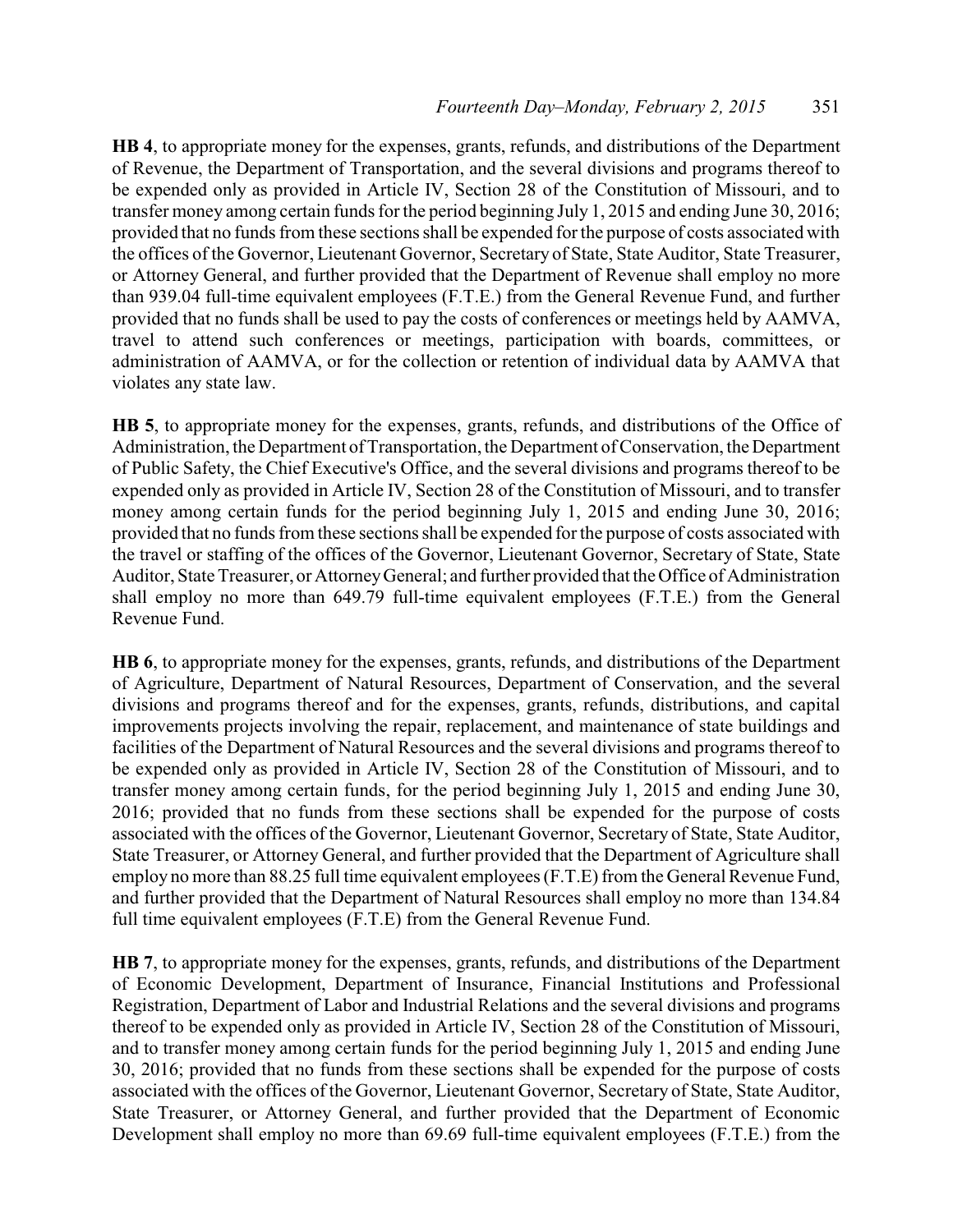General Revenue Fund, and further provided that the Department of Labor and Industrial Relations shall employ no more than 28.62 full-time equivalent employees (F.T.E.) from the General Revenue Fund.

**HB 8**, to appropriate money for the expenses, grants, refunds, and distributions of the Department of Public Safety and the several divisions and programs thereof to be expended only as provided in Article IV, Section 28 of the Constitution of Missouri, and to transfer money among certain funds for the period beginning July 1, 2015 and ending June 30, 2016; provided that the Department of Public Safety shall employ no more than 483.93 full-time equivalent employees (F.T.E.) from the General Revenue Fund.

**HB 9**, to appropriate money for the expenses, grants, refunds, and distributions of the Department of Corrections and the several divisions and programs thereof to be expended only as provided in Article IV, Section 28 of the Constitution of Missouri, for the period beginning July 1, 2015 and ending June 30, 2016; provided that no funds from these sections shall be expended for the purpose of costs associated with the offices of the Governor, Lieutenant Governor, Secretary of State, State Auditor, State Treasurer, or Attorney General; and further provided that the Department of Corrections shall employ no more than 10,848.87 full-time equivalent employees (F.T.E.) from the General Revenue Fund.

**HB 10**, to appropriate money for the expenses, grants, refunds, and distributions of the Department of Mental Health, the Department of Health and Senior Services, and the several divisions and programs thereof, and the Missouri Health Facilities Review Committee to be expended only as provided in Article IV, Section 28 of the Constitution of Missouri, and to transfer money among certain funds for the period beginning July 1, 2015 and ending June 30, 2016; provided that no funds from these sections shall be expended for the purpose of costs associated with the offices of the Governor, Lieutenant Governor, Secretary of State, State Auditor, State Treasurer, or Attorney General, and further provided that the Department of Mental Health shall employ no more than 4,878.20 full-time equivalent employees (F.T.E.) from the General Revenue Fund, and further provided that the Department of Health and Senior Services shall employ no more than 656.56 fulltime equivalent employees (F.T.E.) from the General Revenue Fund.

**HB 11**, to appropriate money for the expenses, grants, and distributions of the Department of Social Services and the several divisions and programs thereof to be expended only as provided in Article IV, Section 28 of the Constitution of Missouri, and to transfer money among certain funds for the period beginning July 1, 2015 and ending June 30, 2016; provided that no funds from these sections shall be expended for the purpose of costs associated with the offices of the Governor, Lieutenant Governor, Secretary of State, State Auditor, State Treasurer, or Attorney General, and further provided that the Department of Social Services shall employ no more than 1,753.87 full-time equivalent (F.T.E.) employees from the General Revenue Fund.

**HB 12**, to appropriate money for the expenses, grants, refunds, and distributions of the Chief Executive's Office and Mansion, Lieutenant Governor, Secretary of State, State Auditor, State Treasurer, Attorney General, Missouri Prosecuting Attorneys and Circuit Attorneys Retirement Systems, and the Judiciary and the Office of the State Public Defender, and the several divisions and programs thereof, and for the payment of salaries and mileage of members of the State Senate and the House of Representatives and contingent expenses of the General Assembly, including salaries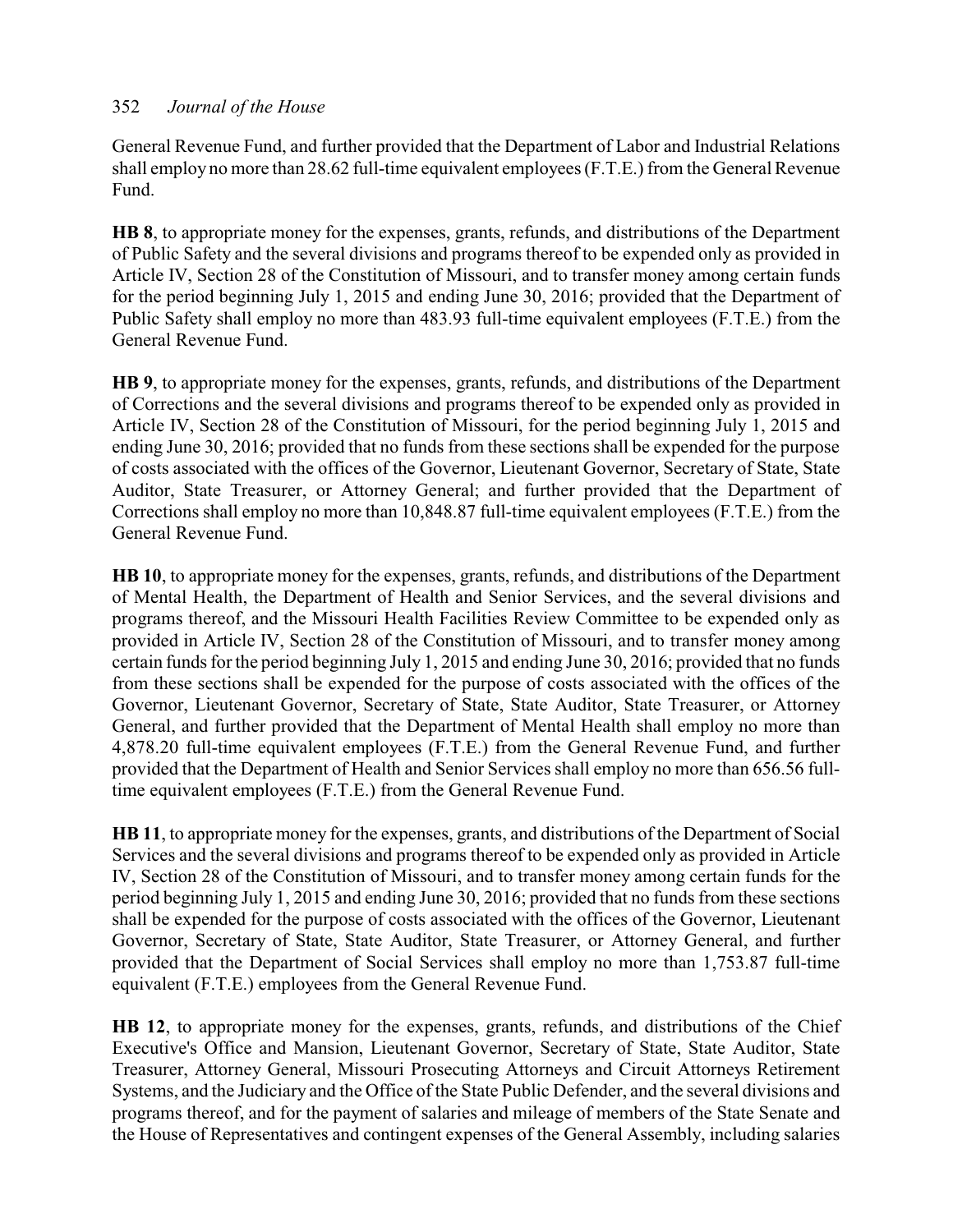and expenses of elective and appointive officers and necessary capital improvements expenditures; for salaries and expenses of members and employees and other necessary operating expenses of the Committee on Legislative Research, various joint committees, for the expenses of the interim committees established by the General Assembly, and to transfer money among certain funds, to be expended only as provided in Article IV, Section 28 of the Constitution of Missouri, for the period beginning July 1, 2015 and ending June 30, 2016.

**HB 13**, to appropriate money for real property leases, related services, utilities, systems furniture, structural modifications, and related expenses for the several departments of state government and the divisions and programs thereof to be expended only as provided in Article IV, Section 28 of the Constitution of Missouri, and to appropriate money for capital improvements and the other expenses of the Office of Administration and the divisions and programs thereof, and to transfer money among certain funds for the period beginning July 1, 2015 and ending June 30, 2016; provided that no funds from these sections shall be expended for the purpose of costs associated with travel or staffing for the offices of the Governor, Lieutenant Governor, Secretaryof State, State Auditor, State Treasurer, or Attorney General.

**HB 16**, to appropriate money for supplemental purposes for the several departments and offices of state government, and for the payment of various claims for refunds, for persons, firms, and corporations, and for other purposes, and to transfer money among certain funds, from the funds designated for the fiscal period ending June 30, 2015.

## **SECOND READING OF HOUSE BILLS**

The following House Bills were read the second time:

- **HB 740**, relating to suspending a driver's license for failure to appear.
- **HB 741**, relating to disincorporation of certain cities.
- **HB 742**, relating to academic performance standards.
- **HB 743**, relating to tax credits for guaranty fees.
- **HB 744**, relating to entrances to certain state offices.
- **HB 745**, relating to blighted areas.
- **HB 746**, relating to liability for driving while intoxicated.
- **HB 747**, relating to nonprofit corporations.
- **HB 748**, relating to public elections.
- **HB 749**, relating to a prosecutor's or judge's ability to concealed carry a firearm.
- **HB 750**, relating to vacation leave for state employees.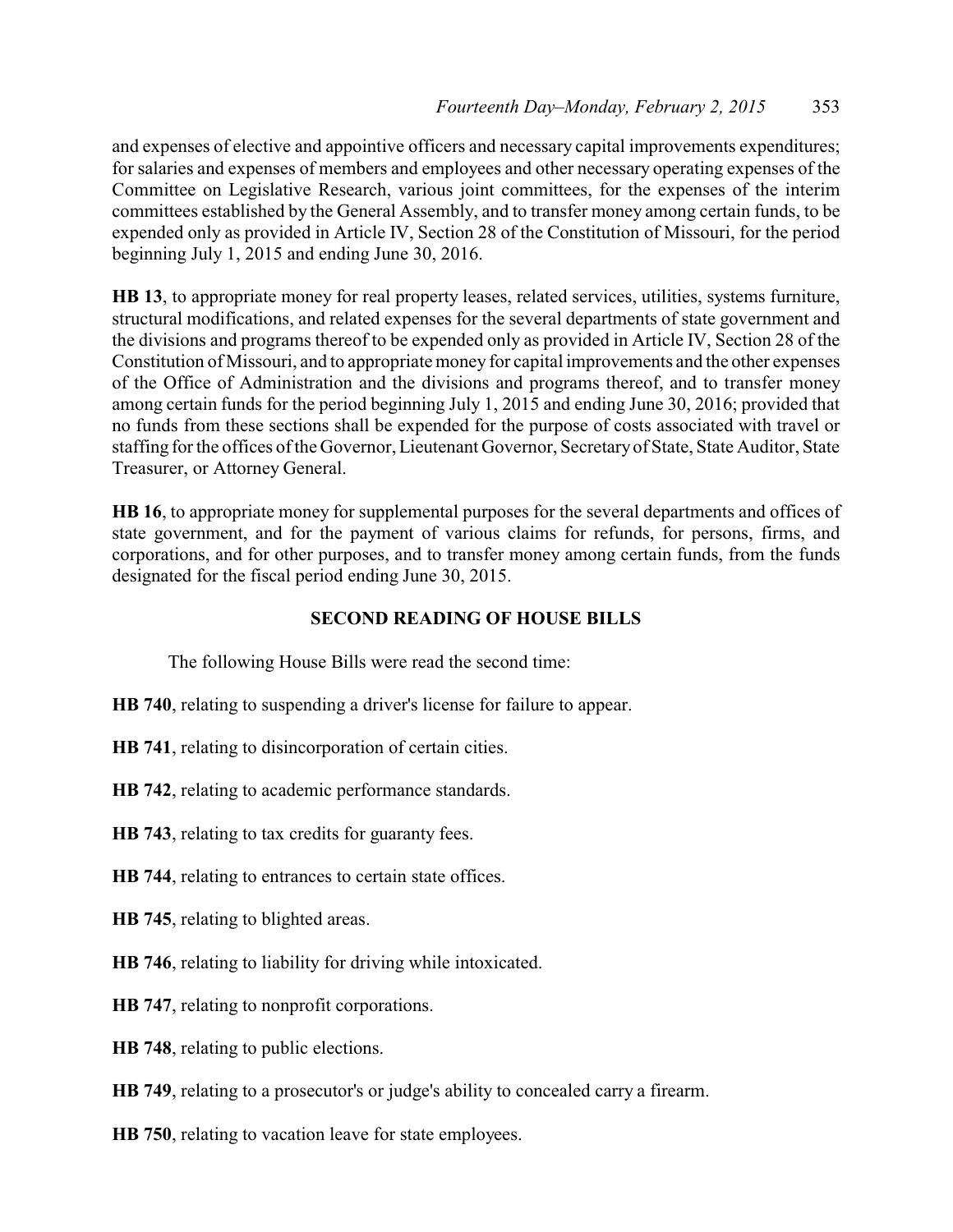- **HB 751**, relating to the cooperation of political subdivisions.
- **HB 752**, relating to public employee retirement plan benefits.
- **HB 753**, relating to the creation of a pilot program by the Division of Drug and Crime Control.
- **HB 754**, relating to income tax withholding on tips.
- **HB 755**, relating to attendance center report cards.
- **HB 756**, relating to wireless telecommunications services taxes.
- **HB 757**, relating to professional employer organizations.
- **HB 758**, relating to nuisance abatement ordinances.
- **HB 759**, relating to sales tax refund claims.
- **HB 760**, relating to reimbursement allowance taxes.
- **HB 761**, relating to transfers of interest in motor vehicles and trailers.
- **HB 762**, relating to accessability of information aquired by law enforcement.
- **HB 763**, relating to prohibited conduct by certain executive departments.
- **HB 764**, relating to family intervention orders.
- **HB 765**, relating to commercial receiverships.
- **HB 766**, relating to health maintenance organizations.
- **HB 767**, relating to the 38th judicial circuit.
- **HB 768**, relating to distribution of local sales taxes.
- **HB 769**, relating to direct health care services.
- **HB 770**, relating to retirement.
- **HB 771**, relating to income exempt from taxation.
- **HB 772**, relating to repealing the death penalty.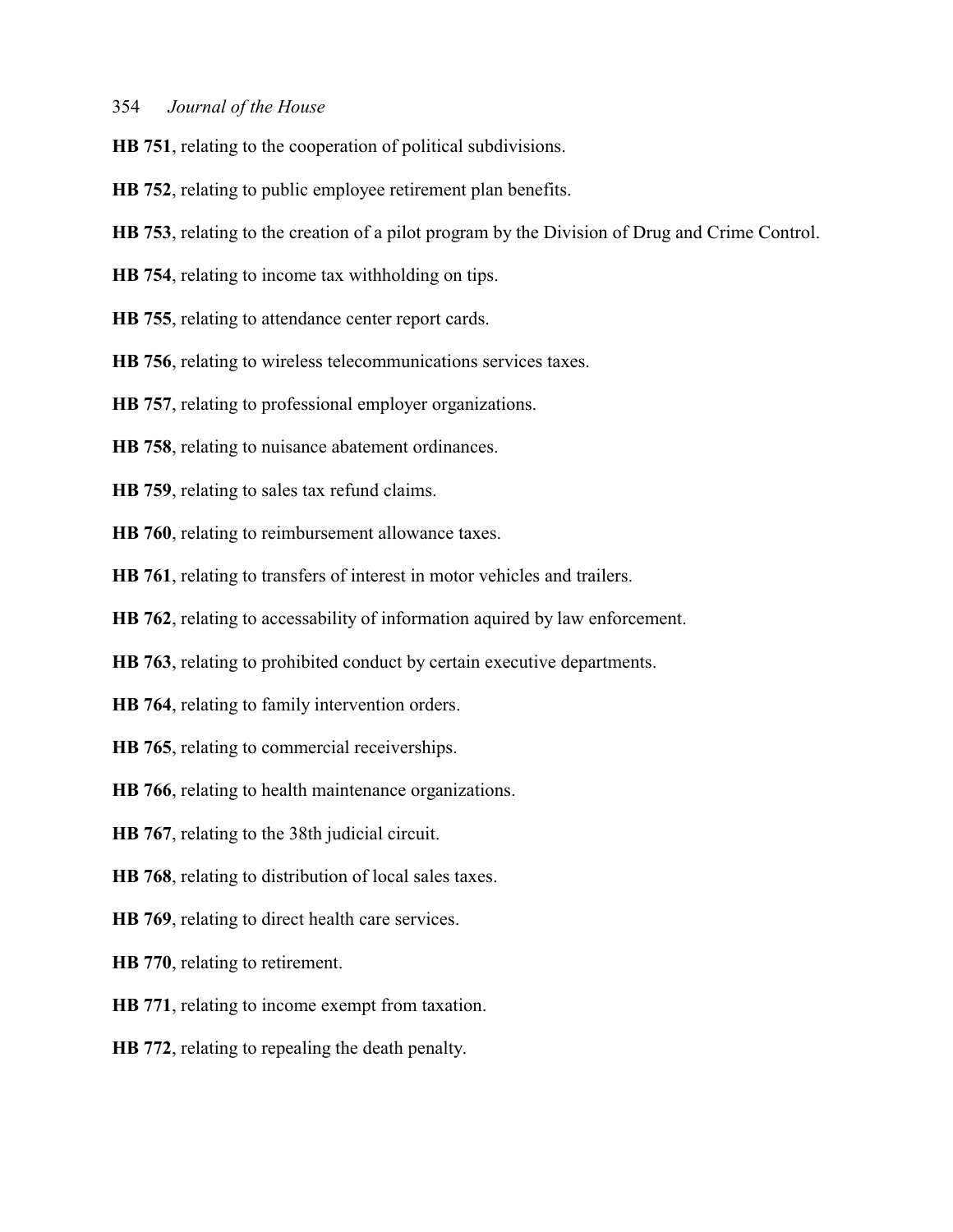## **HOUSE RESOLUTIONS**

**HR 227**, relating to the Ethics Rules of Procedure, was taken up by Representative Richardson.

#### Representative Richardson offered **House Amendment No. 1**.

#### *House Amendment No. 1*

AMEND House Resolution No. 227, Page 1, Line 6, by deleting from said line the phrase: "House Rule 36" and inserting in lieu thereof the phrase: "House Rule 38"; and

Further amend said bill by amending the title, enacting clause, and intersectional references accordingly.

On motion of Representative Richardson, **House Amendment No. 1** was adopted.

On motion of Representative Richardson, **HR 227, as amended**, was adopted by the following vote:

AYES: 159

| Alferman       | Allen        | Anders      | Anderson        |
|----------------|--------------|-------------|-----------------|
| Arthur         | Austin       | Bahr        | <b>Barnes</b>   |
| <b>Beard</b>   | Bernskoetter | Berry       | <b>Black</b>    |
| <b>Brattin</b> | Brown 57     | Brown 94    | <b>Burlison</b> |
| <b>Butler</b>  | Carpenter    | Chipman     | Cierpiot        |
| Conway 10      | Conway 104   | Cookson     | Corlew          |
| Crawford       | Cross        | Curtis      | Curtman         |
| Dogan          | Dohrman      | Dugger      | Dunn            |
| Ellington      | Engler       | English     | Entlicher       |
| Fitzwater 144  | Fitzwater 49 | Flanigan    | Fraker          |
| Frederick      | Gannon       | Gardner     | Gosen           |
| Haahr          | Haefner      | Hansen      | Harris          |
| Hill           | Hinson       | Hoskins     | Hough           |
| Hubrecht       | Hummel       | Hurst       | Johnson         |
| <b>Justus</b>  | Kelley       | Kendrick    | Kidd            |
| Kirkton        | Koenig       | Kolkmeyer   | Korman          |
| LaFaver        | Lair         | Lant        | Lauer           |
| Leara          | Lichtenegger | Love        | Lynch           |
| Mathews        | May          | McCaherty   | McCann Beatty   |
| McDaniel       | McDonald     | McGaugh     | McManus         |
| Meredith       | Messenger    | Miller      | Mims            |
| Montecillo     | Moon         | Morgan      | Morris          |
| Neely          | Newman       | Nichols     | Norr            |
| Pace           | Parkinson    | Peters      | Pfautsch        |
| Pierson        | Pietzman     | Pike        | Pogue           |
| Rehder         | Reiboldt     | Remole      | Rhoads          |
| <b>Rizzo</b>   | Roden        | Roeber      | Rone            |
| Rowden         | Rowland      | Runions     | Ruth            |
| Shull          | Shumake      | Smith       | Solon           |
| Spencer        | Swan         | Taylor      | Vescovo         |
| Walton Gray    | Webber       | White       | Wiemann         |
| Wood           | Zerr         | Mr. Speaker |                 |
|                |              |             |                 |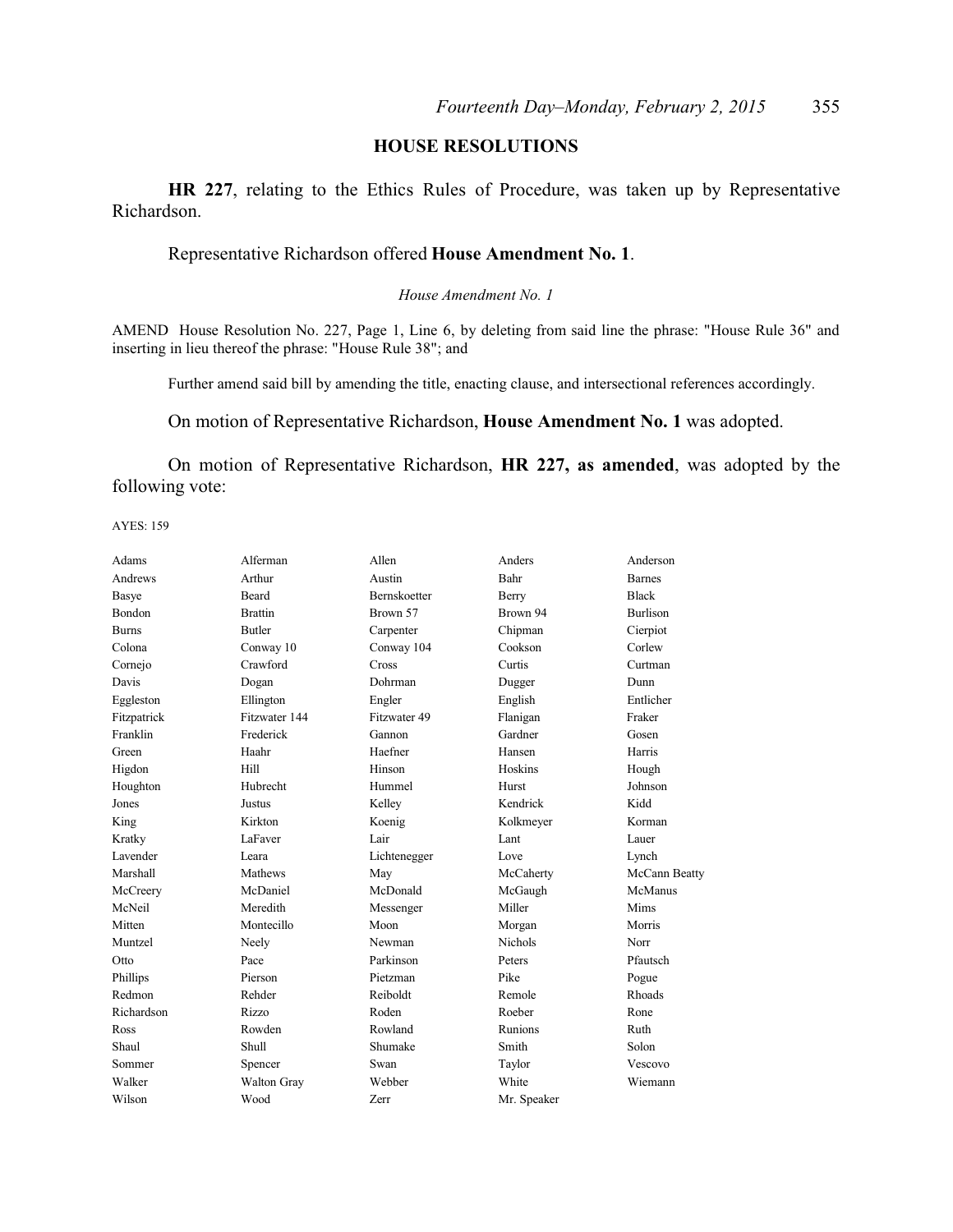NOES: 000

PRESENT: 000

ABSENT WITH LEAVE: 003

Hicks Hubbard Keeney

VACANCIES: 001

## **REFERRAL OF HOUSE CONCURRENT RESOLUTION**

The following House Concurrent Resolution was referred to the Committee indicated:

**HCR 27** - Trade and Tourism

## **REFERRAL OF HOUSE BILLS - APPROPRIATIONS**

The following House Bills were referred to the Committee indicated:

- **HB 1** Appropriations General Administration
- **HB 2** Appropriations Elementary and Secondary Education
- **HB 3** Appropriations Higher Education
- **HB 4** Appropriations Revenue, Transportation, and Economic Development
- **HB 5** Appropriations General Administration
- **HB 6** Appropriations Agriculture, Conservation, and Natural Resources
- **HB 7** Appropriations Revenue, Transportation, and Economic Development
- **HB 8** Appropriations Public Safety and Corrections
- **HB 9** Appropriations Public Safety and Corrections
- **HB 10** Appropriations Health, Mental Health, and Social Services
- **HB 11** Appropriations Health, Mental Health, and Social Services
- **HB 12** Appropriations General Administration
- **HB 13** Appropriations General Administration
- **HB 16** Select Committee on Budget

## **REFERRAL OF HOUSE BILLS**

The following House Bills were referred to the Committee indicated:

- **HB 497** Economic Development and Business Attraction and Retention
- **HB 502** Ways and Means
- **HB 734** Civil and Criminal Proceedings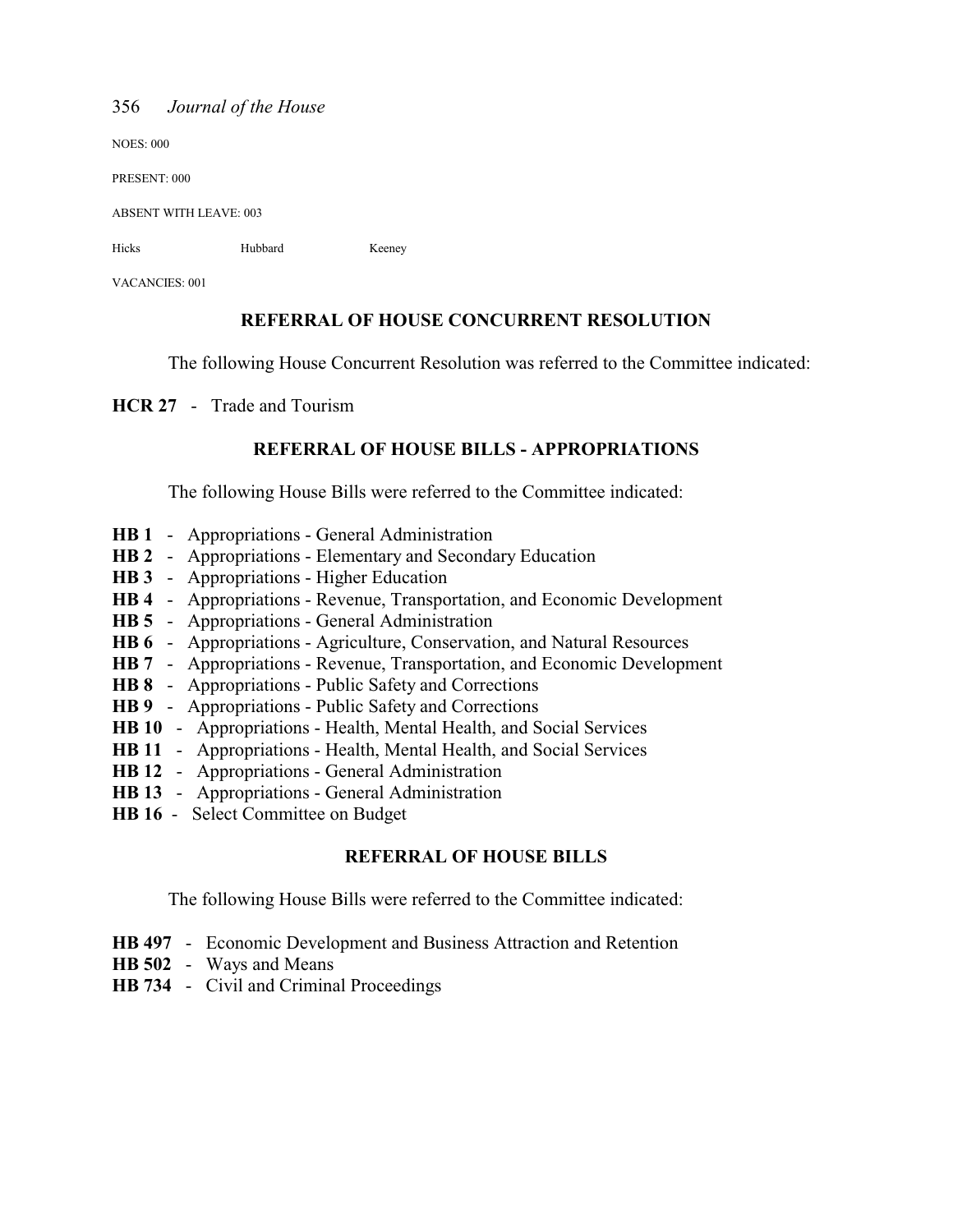## **COMMITTEE REPORTS**

## **Committee on Banking**, Chairman Crawford reporting:

Mr. Speaker: Your Committee on Banking, to which was referred **HB 64**, begs leave to report it has examined the same and recommends that it **Do Pass**, and pursuant to Rule 27(6) be referred to the Select Committee on Financial Institutions and Taxation.

Mr. Speaker: Your Committee on Banking, to which was referred **HB 524**, begs leave to report it has examined the same and recommends that it **Do Pass**, and pursuant to Rule 27(6) be referred to the Select Committee on Financial Institutions and Taxation.

## **Committee on Fiscal Review**, Chairman Allen reporting:

Mr. Speaker: Your Committee on Fiscal Review, to which was referred **HCS HB 259**, begs leave to report it has examined the same and recommends that it **Do Pass**.

## **INTRODUCTION OF HOUSE BILLS**

The following House Bills were read the first time and copies ordered printed:

**HB 773**, introduced by Representative McCann Beatty, relating to the appointment of a special prosecutor in certain officer-involved incidents.

**HB 774**, introduced by Representative Hubrecht, relating to abortion.

**HB 775**, introduced by Representative Fitzwater (144), relating to the designation of a memorial highway.

**HB 776**, introduced by Representative Higdon, relating to the Commission on Capitol Security Infrastructure.

**HB 777**, introduced by Representative Pfautsch, relating to transportation development districts.

**HB 778**, introduced by Representative Ruth, relating to 22q Awareness Week.

**HB 779**, introduced by Representative Parkinson, relating to extension of existing bonds.

**HB 780**, introduced by Representative Morris, relating to pharmacy benefit managers.

**HB 781**, introduced by Representative Gosen, relating to transportation network company insurance.

**HB 782**, introduced by Representative Colona, relating to persons licensed to sell intoxicating liquor in the original package at retail.

**HB 783**, introduced by Representative Korman, relating to energy.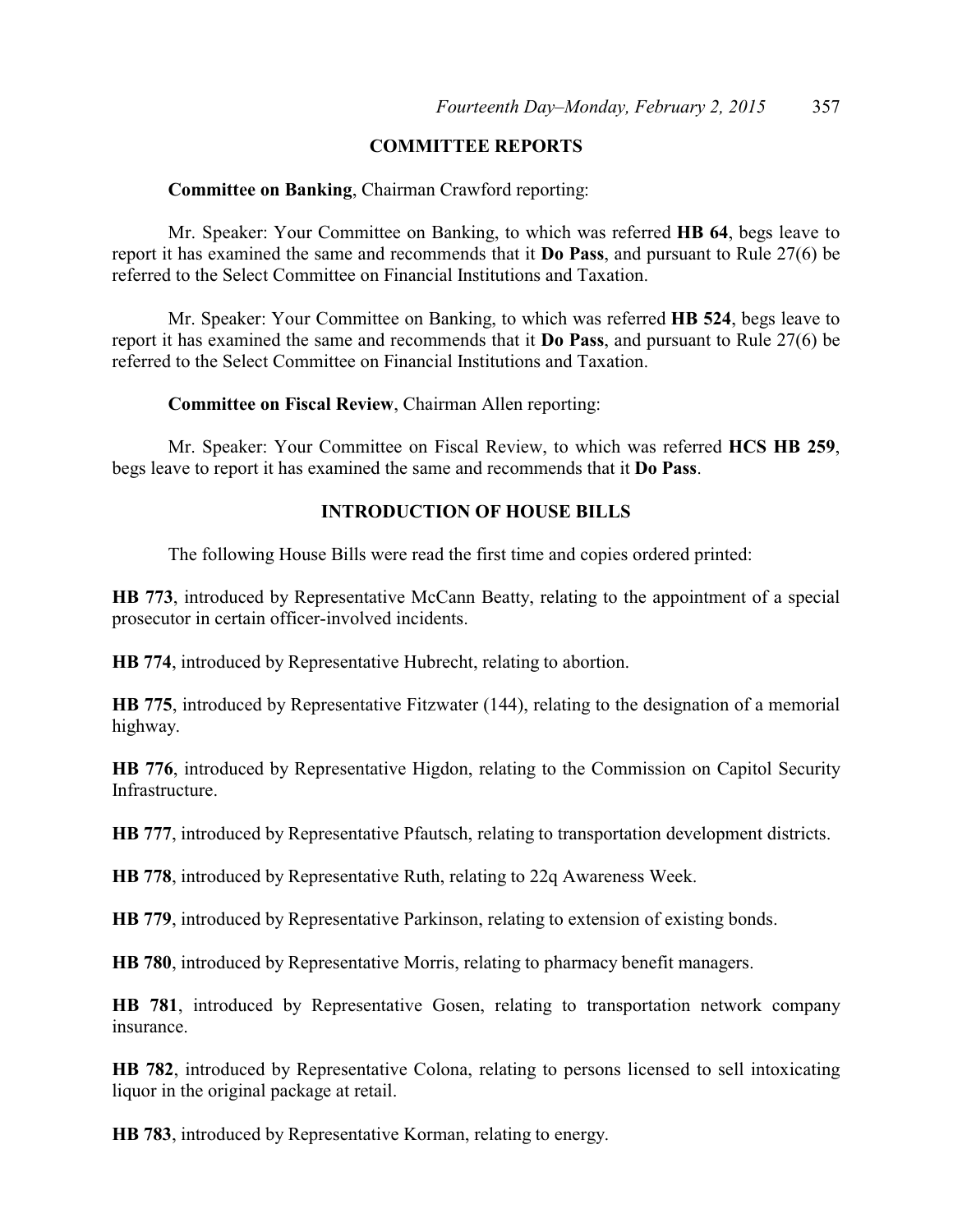**HB 784**, introduced by Representative Korman, relating to electrical corporation resource plans.

**HB 785**, introduced by Representative White, relating to the Adult Health Care Consent Act.

**HB 786**, introduced by Representative Meredith, relating to adequacy of health carrier networks.

**HB 787**, introduced by Representative Sommer, relating to service dogs.

## **MESSAGES FROM THE SENATE**

Mr. Speaker: I am instructed by the Senate to inform the House of Representatives that the Senate has taken up and adopted **SCR 3**.

In which the concurrence of the House is respectfully requested.

Mr. Speaker: I am instructed by the Senate to inform the House of Representatives that the Senate has taken up and adopted **SCR 5**.

In which the concurrence of the House is respectfully requested.

Mr. Speaker: I am instructed by the Senate to inform the House of Representatives that the Senate has taken up and adopted **SCR 7**.

In which the concurrence of the House is respectfully requested.

Mr. Speaker: I am instructed by the Senate to inform the House of Representatives that the Senate has taken up and passed **SCS SCR 8**, entitled:

Relating to authorization for the issuance of bonds for certain state projects.

In which the concurrence of the House is respectfully requested.

Mr. Speaker: I am instructed by the Senate to inform the House of Representatives that the Senate has taken up and passed **SCR 9**, entitled:

Relating to authorization for the issuance of bonds for certain higher education projects.

In which the concurrence of the House is respectfully requested.

Mr. Speaker: I am instructed by the Senate to inform the House of Representatives that the Senate has taken up and passed **SS SCS SB 12**, entitled:

An act to repeal sections 262.900, 275.352, 277.040, 281.065, 304.180, 442.571, and 537.325, RSMo, and to enact in lieu thereof fourteen new sections relating to agriculture.

In which the concurrence of the House is respectfully requested.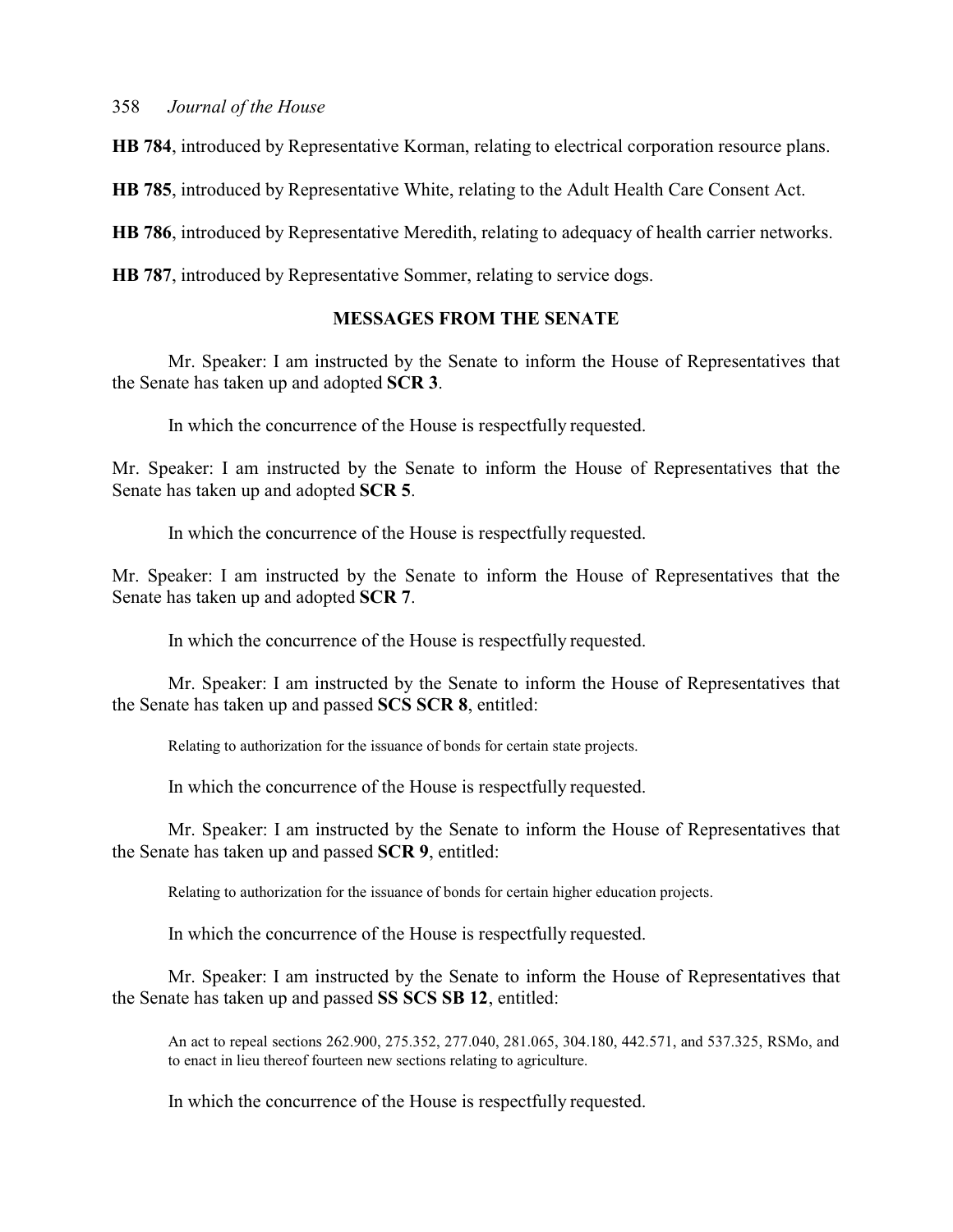## **MESSAGE FROM THE GOVERNOR**

January 30, 2015

TO THE CHIEF CLERK OF THE HOUSE OF REPRESENTATIVES 98 TH GENERAL ASSEMBLY FIRST REGULAR SESSION STATE OF MISSOURI

Herewith I return to you **House Concurrent Resolution Nos. 4 & 3** entitled:

#### AN ACT

Relating to disapproving the recommendations of the Missouri Citizens' Commission on Compensation for Elected Officials.

On January 29, 2015, I approved said **House Concurrent Resolution Nos. 4 & 3**.

Respectfully submitted,

/s/ Jeremiah W. (Jay) Nixon Governor

#### **COMMUNICATION**

January 30, 2015

Mr. Adam Crumbliss Chief Clerk Missouri House of Representatives 201 W Capitol Ave Jefferson City, MO 65101

Pursuant to Section 105.461 RSMo, I am hereby filing a written report of a possible personal interest in legislation on which the House of Representatives may vote during the legislative session.

In compliance with section 105.461, RSMo, please publish this letter in the Journal of the House.

I am a retired teacher drawing retirement from the PSRS.

Thank you.

Sincerely,

/s/ Ira Anders State Representative District 21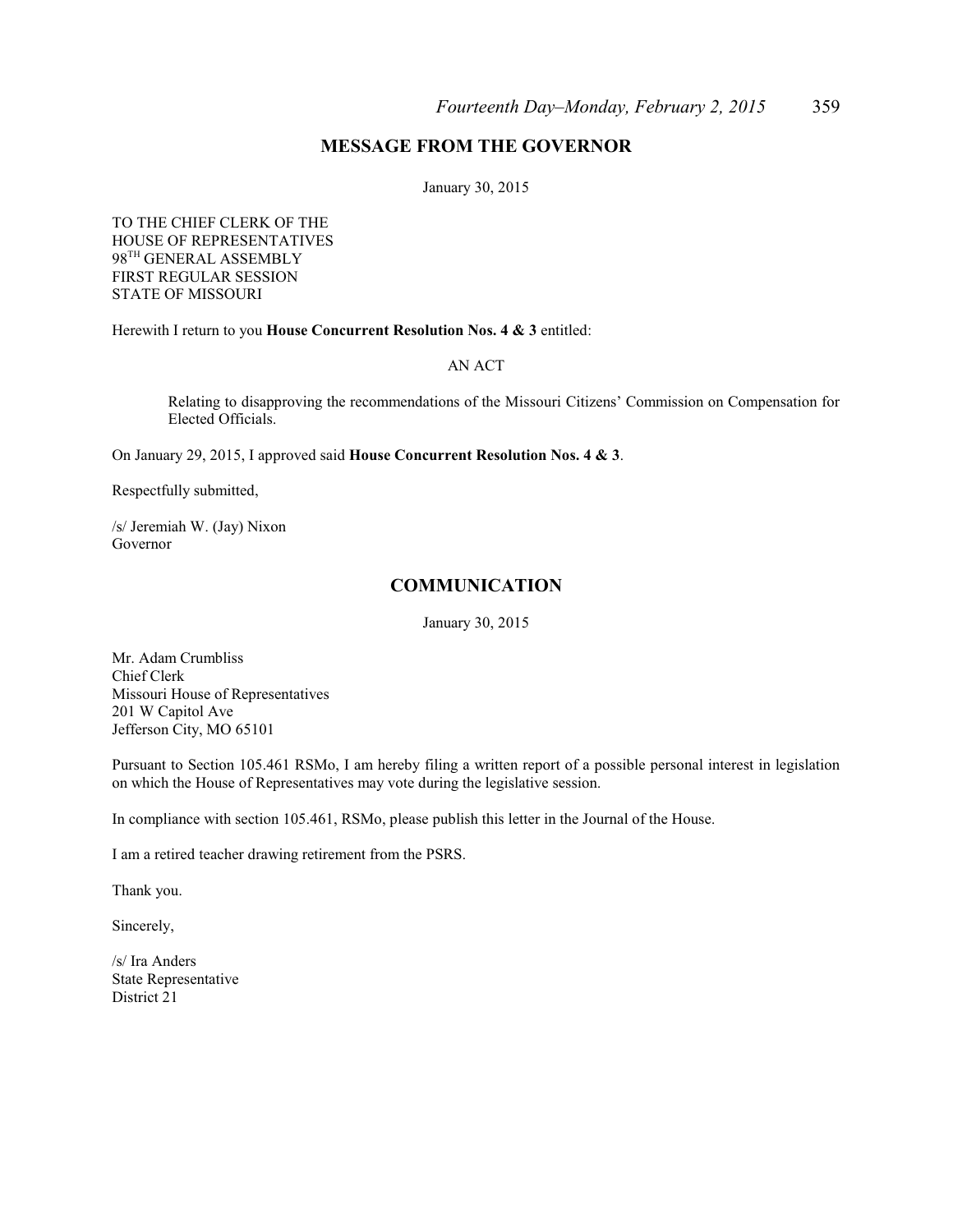The following member's presence was noted: Hicks.

#### **ADJOURNMENT**

On motion of Representative Richardson, the House adjourned until 10:00 a.m., Tuesday, February 3, 2015.

#### **COMMITTEE HEARINGS**

#### AGRICULTURE POLICY

Tuesday, February 3, 2015, 12:00 PM, House Hearing Room 6. Public hearing will be held: HB 233, HB 388, HB 141, HB 563 Executive session may be held on any matter referred to the committee.

#### APPROPRIATIONS - ELEMENTARY AND SECONDARY EDUCATION

Tuesday, February 3, 2015, 4:00 PM, House Hearing Room 3.

Joint meeting of the Appropriations Committee on Elementary and Secondary Education and Budget Committee to hear budget presentations from the Department of Elementary and Secondary Education.

APPROPRIATIONS - ELEMENTARY AND SECONDARY EDUCATION Wednesday, February 4, 2015, 2:00 PM, House Hearing Room 1. Hearing testimony from DESE.

#### APPROPRIATIONS - GENERAL ADMINISTRATION

Wednesday, February 4, 2015, 8:15 AM, House Hearing Room 3.

Joint committee meetings of the Appropriations Committee on General Administration and Select Budget Committee to hear budget presentation from the offices of the Governor, Lt. Governor, Secretary of State, Treasurer, Auditor, Attorney General, Judiciary, Public Defender, General Assembly. Please note: Hearing may recess and resume upon morning adjournment. AMENDED

## APPROPRIATIONS - HEALTH, MENTAL HEALTH, AND SOCIAL SERVICES Tuesday, February 3, 2015, 2:00 PM, House Hearing Room 5.

Third Party Certification for Welfare Recipients – the Department of Social Services in conjunction with DMH and DHSS to present the current processes to determine eligibility for assistance (Medicaid, TANF, SNAP, Childcare, etc.) and redeterminations.

Submission of applications and processing; deadline for processing. Name and explanation of computer systems used to process applications. Redetermine eligibility. Discuss Call Center. Discuss Income, Asset and other eligibility tests. Public Testimony with priority to the listed topics. If you would like to contact the office, please call Linda at 573-751-3762 or email at linda.kerns@house.mo.gov.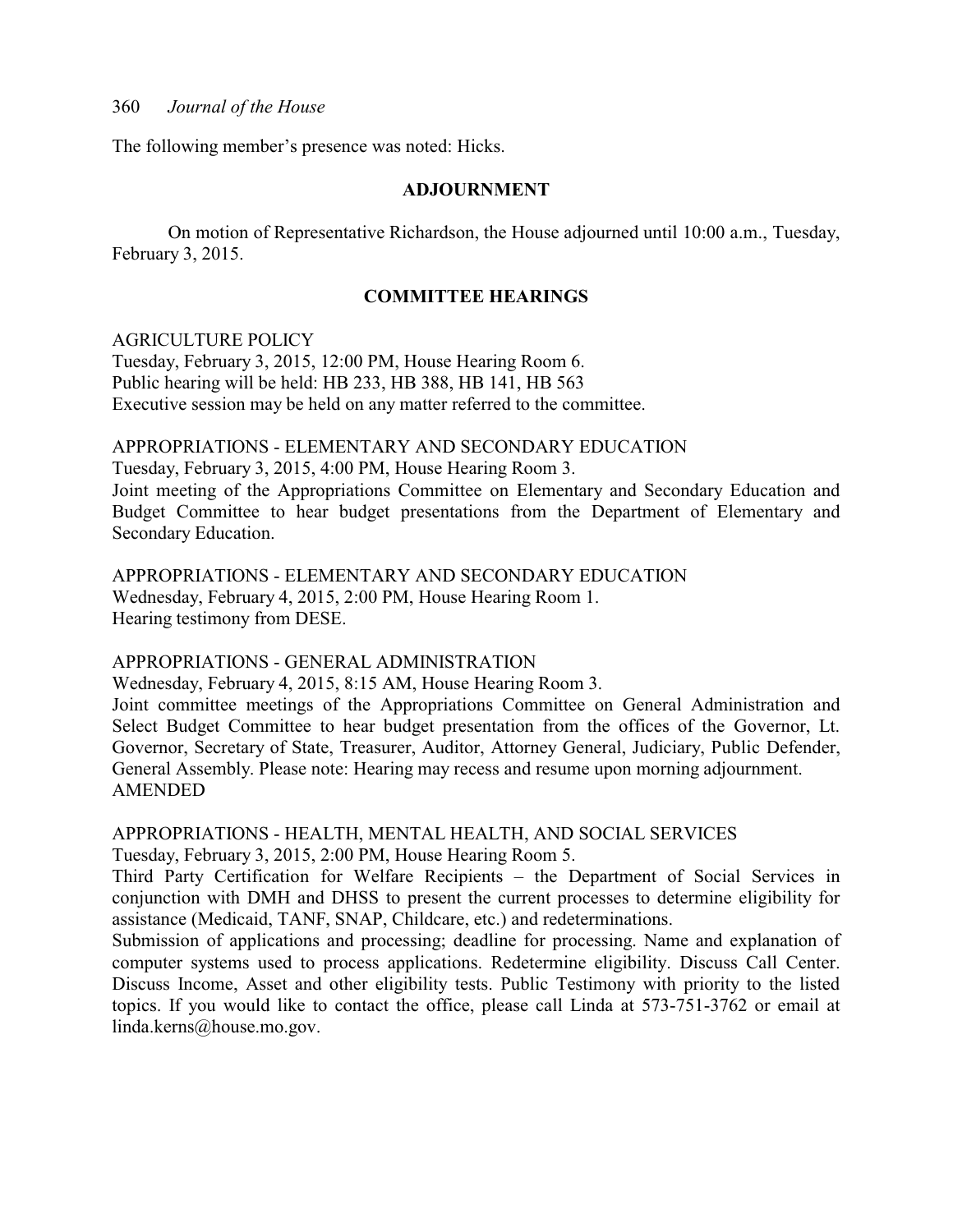#### APPROPRIATIONS - HEALTH, MENTAL HEALTH, AND SOCIAL SERVICES Wednesday, February 4, 2015, 2:00 PM, House Hearing Room 5.

Update on FY 2015 New Decision Items, Federal/State Audit Findings and Disallowances still pending, DSS/DMH/DHSS Service Matrix and Public Testimony. If you would like to contact the office, please call Linda at 573-751-3762 or email at linda.kerns@house.mo.gov.

## APPROPRIATIONS - HEALTH, MENTAL HEALTH, AND SOCIAL SERVICES

Thursday, February 5, 2015, 8:00 AM, House Hearing Room 3.

If needed we will meet to complete discussions which were started in earlier meetings this week. If you would like to contact the office, please call Linda at 573-751-3762 or email at linda.kerns@house.mo.gov.

## APPROPRIATIONS - HIGHER EDUCATION

Tuesday, February 3, 2015, 8:15 AM, House Hearing Room 3. Joint meeting of the Appropriations Committee on Higher Education and Budget Committee to hear budget presentation from the Department of Higher Education. **CORRECTED** 

## APPROPRIATIONS - HIGHER EDUCATION

Tuesday, February 3, 2015, 2:00 PM, House Hearing Room 1.

Presentations by the following institutions:

- 2:00-2:10 Truman State University
- 2:15-2:25 Harris-Stowe State University
- 2:30-2:40 Missouri Western State University
- 2:45-2:55 Northwest Missouri State University
- 3:00-3:10 Lincoln University
- 3:15-3:25 Missouri State University
- 3:30-3:50 University of Missouri System

APPROPRIATIONS - HIGHER EDUCATION

Monday, February 9, 2015, 2:30 PM, House Hearing Room 1. Department of Higher Education follow up.

APPROPRIATIONS - PUBLIC SAFETY AND CORRECTIONS Wednesday, February 4, 2015, 2:00 PM, House Hearing Room 6. Organizational Meeting.

## APPROPRIATIONS - REVENUE, TRANSPORTATION, AND ECONOMIC DEVELOPMENT

Tuesday, February 3, 2015, 2:00 PM, House Hearing Room 7.

We are accepting public testimony concerning appropriations for the Departments of Revenue, Transportation, Economic Development, Labor and Insurance at this meeting. If you would like to be on the agenda, please notify Marietta Rutledge at 751-9809 or email her at marietta.rutledge@house.mo.gov.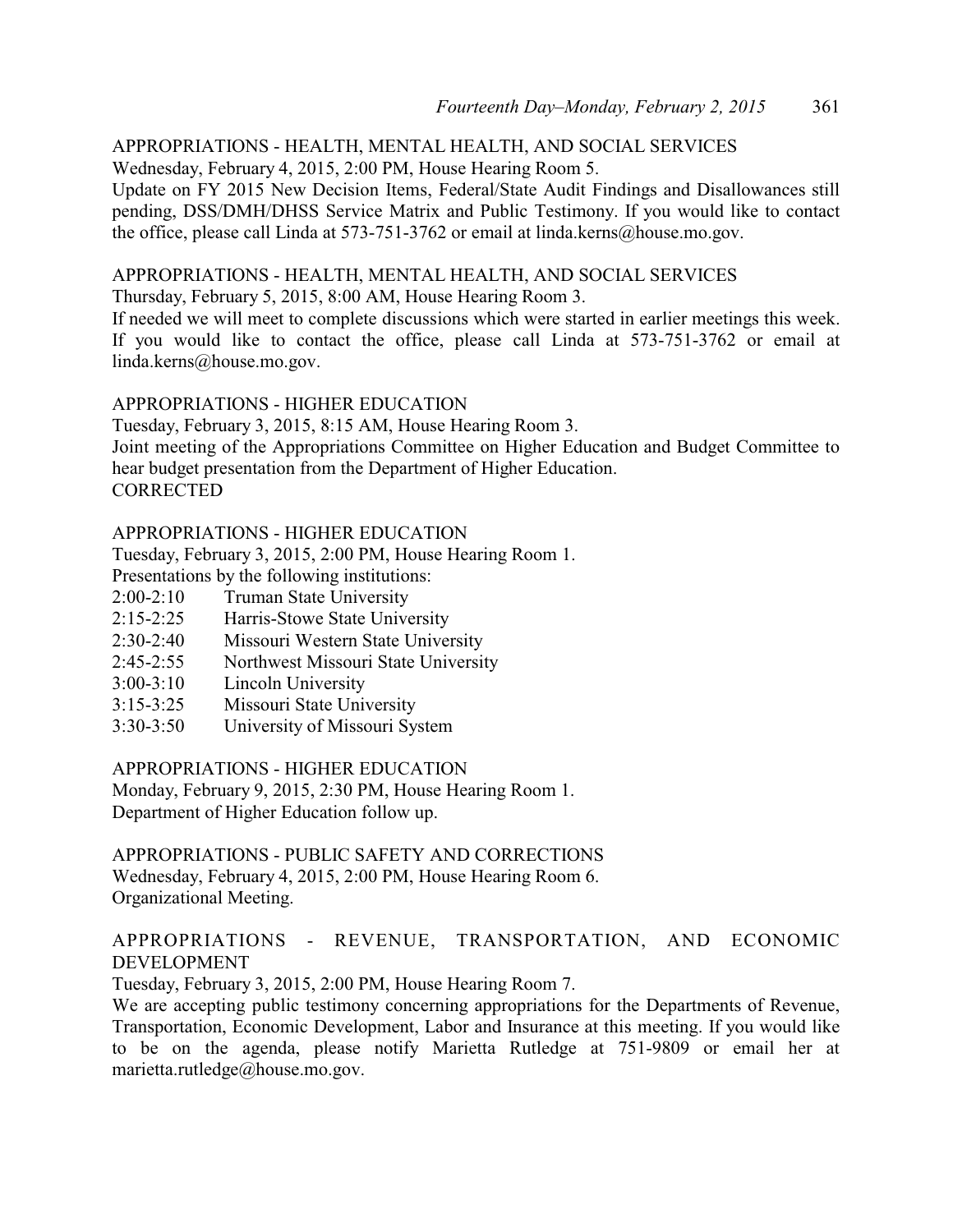## APPROPRIATIONS - REVENUE, TRANSPORTATION, AND ECONOMIC DEVELOPMENT

Wednesday, February 4, 2015, 4:00 PM, House Hearing Room 3.

Joint meeting of the Appropriations Committee on Revenue, Transportation, and Economic Development and Budget Committee to hear budget presentations from the Departments of Economic Development, Insurance, Labor and Industrial Relations.

#### CHILDREN AND FAMILIES

Tuesday, February 3, 2015, 12:00 PM, House Hearing Room 1. Public hearing will be held: HB 190, HB 427 Executive session will be held: HB 124 Executive session may be held on any matter referred to the committee. Alyson Campbell, Director of Family Support, Department of Social Services, will provide a brief overview of 2015 issues.

#### CIVIL AND CRIMINAL PROCEEDINGS

Wednesday, February 4, 2015, 12:00 PM, House Hearing Room 1. Public hearing will be held: HB 60, HB 258, HB 329, HB 372 Executive session may be held on any matter referred to the committee.

**CORRECTIONS** Wednesday, February 4, 2015, 8:00 AM, House Hearing Room 5. Public hearing will be held: HB 129 Executive session may be held on any matter referred to the committee.

ECONOMIC DEVELOPMENT AND BUSINESS ATTRACTION AND RETENTION Tuesday, February 3, 2015, 2:00 PM, House Hearing Room 6. Public hearing will be held: HB 93, HB 506, HB 520 Executive session may be held on any matter referred to the committee. Presentation by the Missouri Economic Development Council. AMENDED

ELECTIONS

Tuesday, February 3, 2015, 8:15 AM, House Hearing Room 5. Public hearing will be held: HB 250, HB 336, HB 341, HB 533 Executive session will be held: HB 30, HJR 1, HB 212 Executive session may be held on any matter referred to the committee. AMENDED

ELEMENTARY AND SECONDARY EDUCATION Wednesday, February 4, 2015, 7:00 PM, House Hearing Room 3. Brainstorming session for Education committees. **CORRECTED**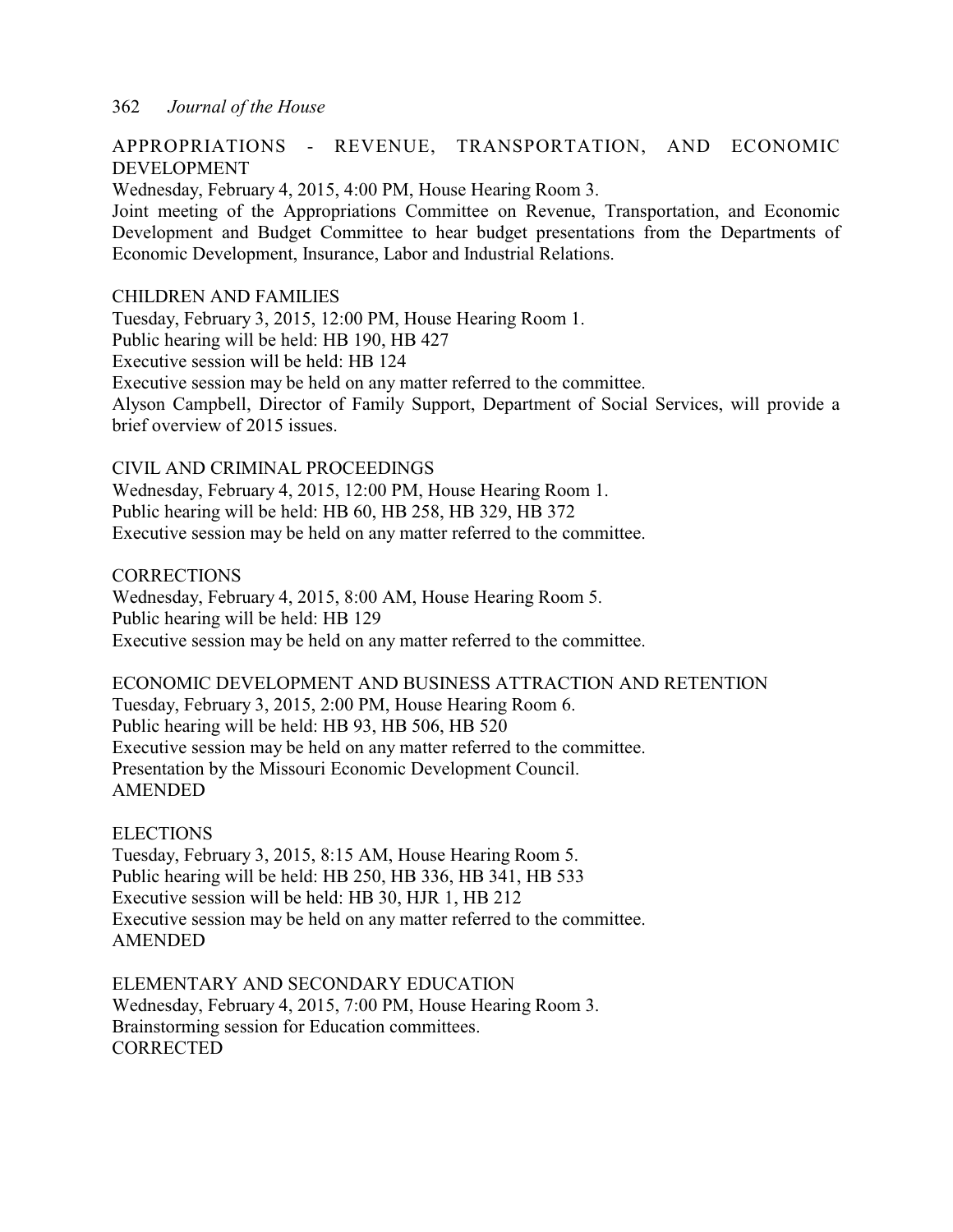EMPLOYMENT SECURITY

Wednesday, February 4, 2015, 8:00 AM, House Hearing Room 7. Public hearing will be held: HB 615, HCR 12 Executive session may be held on any matter referred to the committee.

#### ENERGY AND THE ENVIRONMENT

Tuesday, February 3, 2015, 8:00 AM, House Hearing Room 7. Public hearing will be held: HB 600, HCR 15, HCR 21 Executive session may be held on any matter referred to the committee. Informational meeting with Public Service Commission.

HEALTH AND MENTAL HEALTH POLICY Tuesday, February 3, 2015, 5:00 PM, House Hearing Room 6. Public hearing will be held: HB 90, HB 112, HB 181 Executive session may be held on any matter referred to the committee.

HEALTH INSURANCE Wednesday, February 4, 2015, 8:30 AM, House Hearing Room 4. Public hearing will be held: HB 130 Executive session may be held on any matter referred to the committee.

HIGHER EDUCATION Tuesday, February 3, 2015, 8:00 AM, House Hearing Room 6. Public hearing will be held: HB 187 Executive session may be held on any matter referred to the committee.

LOCAL GOVERNMENT

Tuesday, February 3, 2015, 12:00 PM, House Hearing Room 5. Public hearing will be held: HB 290, HB 324, HB 566, HB 613 Executive session will be held: HB 125, HB 185 Executive session may be held on any matter referred to the committee. AMENDED

**PENSIONS** 

Tuesday, February 3, 2015, 8:00 AM, House Hearing Room 4. Organizational meeting. Informational presentations by MOSERS, PSRS, LAGERS, MPERS and JCPER.

PROFESSIONAL REGISTRATION AND LICENSING Tuesday, February 3, 2015, 12:00 PM, House Hearing Room 4. Public hearing will be held: HB 121 Executive session may be held on any matter referred to the committee. The hearing is at noon or upon morning ajournment, whichever is later. AMENDED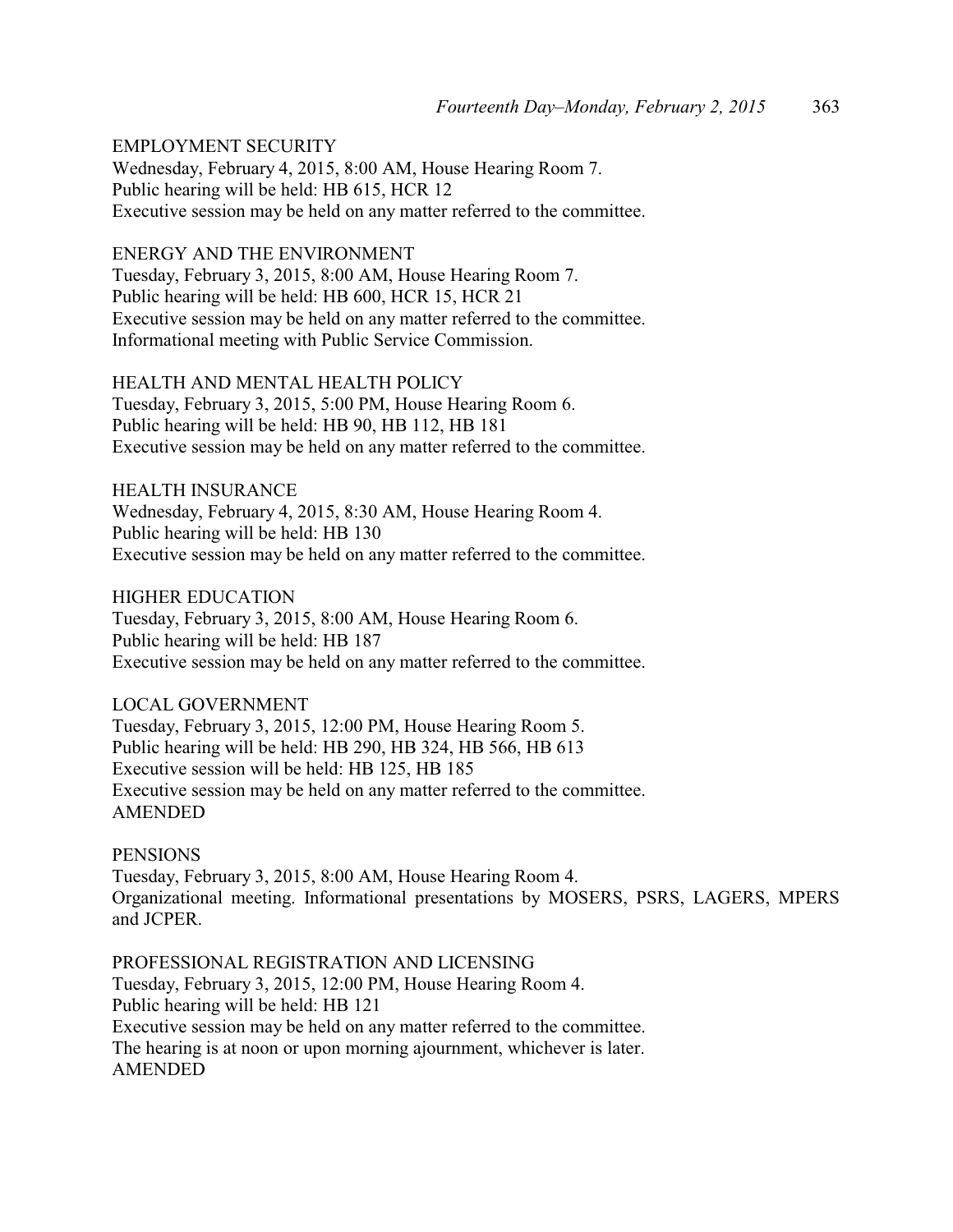## PUBLIC SAFETY AND EMERGENCY PREPAREDNESS

Monday, February 9, 2015, Upon Evening Adjournment, House Hearing Room 6. Public hearing will be held: HB 33, HB 296, HB 269 Executive session may be held on any matter referred to the committee.

## SELECT COMMITTEE ON BUDGET

Tuesday, February 3, 2015, 8:15 AM, House Hearing Room 3. Joint meeting of the Appropriations Committee on Higher Education and Budget Committee to hear budget presentation from the Department of Higher Education. **CORRECTED** 

## SELECT COMMITTEE ON BUDGET

Tuesday, February 3, 2015, 4:00 PM, House Hearing Room 3.

Joint meeting of the Appropriations Committee on Elementary and Secondary Education and Budget Committee to hear budget presentations from the Department of Elementary and Secondary Education.

**CORRECTED** 

## SELECT COMMITTEE ON BUDGET

Wednesday, February 4, 2015, 8:15 AM, House Hearing Room 3.

Joint committee meetings of the Appropriations Committee on General Administration and Select Budget Committee to hear budget presentation from the offices of the Governor, Lt. Governor, Secretary of State, Treasurer, Auditor, Attorney General, Judiciary, Public Defender, General Assembly. Please note potential recess until morning adjournment.

#### SELECT COMMITTEE ON BUDGET

Wednesday, February 4, 2015, 4:00 PM, House Hearing Room 3.

Joint meeting of the Appropriations Committee on Revenue, Transportation, and Economic Development and Budget Committee to hear budget presentations from the Departments of Economic Development, Insurance, Labor and Industrial Relations.

#### SELECT COMMITTEE ON COMMERCE

Wednesday, February 4, 2015, 5:00 PM, House Hearing Room 7. Organizational Meeting.

SELECT COMMITTEE ON JUDICIARY

Wednesday, February 4, 2015, 5:00 PM, House Hearing Room 1. Organizational Meeting.

## TRADE AND TOURISM

Wednesday, February 4, 2015, 8:00 AM, House Hearing Room 1. Public hearing will be held: HB 88, HB 149, HB 402, HB 404, HB 361, HB 400, HCR 18 Executive session may be held on any matter referred to the committee. **CORRECTED**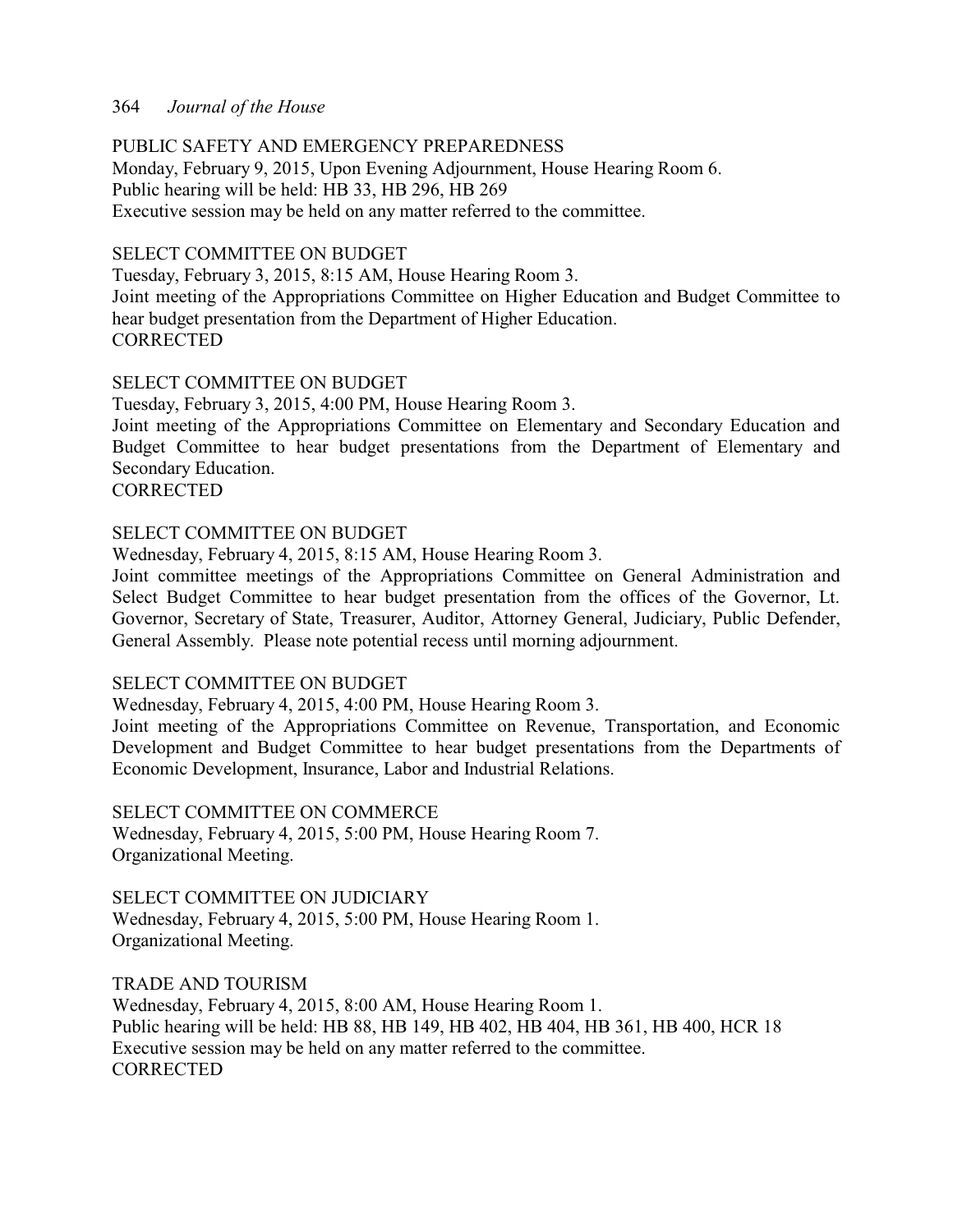TRANSPORTATION Tuesday, February 3, 2015, 12:00 PM, House Hearing Room 7. Public hearing will be held: HB 110, HB 229, HB 562, HB 179, HB 553 Executive session may be held on any matter referred to the committee.

UTILITY INFRASTRUCTURE Wednesday, February 4, 2015, 5:00 PM, House Hearing Room 6. Public hearing will be held: HB 83, HB 203 Executive session may be held on any matter referred to the committee. **CORRECTED** 

VETERANS Tuesday, February 3, 2015, 8:00 AM, House Hearing Room 1.

Public hearing will be held: HB 241, HCR 20 Executive session may be held on any matter referred to the committee. We will be having several short informational presentations from groups such as the Missouri Veterans Commission and the National Guard and other Veteran/Military organizations.

WAYS AND MEANS Tuesday, February 3, 2015, 5:00 PM, House Hearing Room 1. Public hearing will be held: HB 111, HB 117 Executive session may be held on any matter referred to the committee.

## **HOUSE CALENDAR**

## FIFTEENTH DAY, TUESDAY, FEBRUARY 3, 2015

## **HOUSE BILLS FOR SECOND READING**

HB 773 through HB 787

## **HOUSE BILLS FOR PERFECTION**

HCS HB 63 - Dugger HB 150 - Fitzpatrick

## **HOUSE BILLS FOR THIRD READING**

HCS HB 259 - Reiboldt

## **SENATE CONCURRENT RESOLUTIONS FOR SECOND READING**

SCR 3 SCR 5 SCR 7 SCS SCR 8 SCR 9